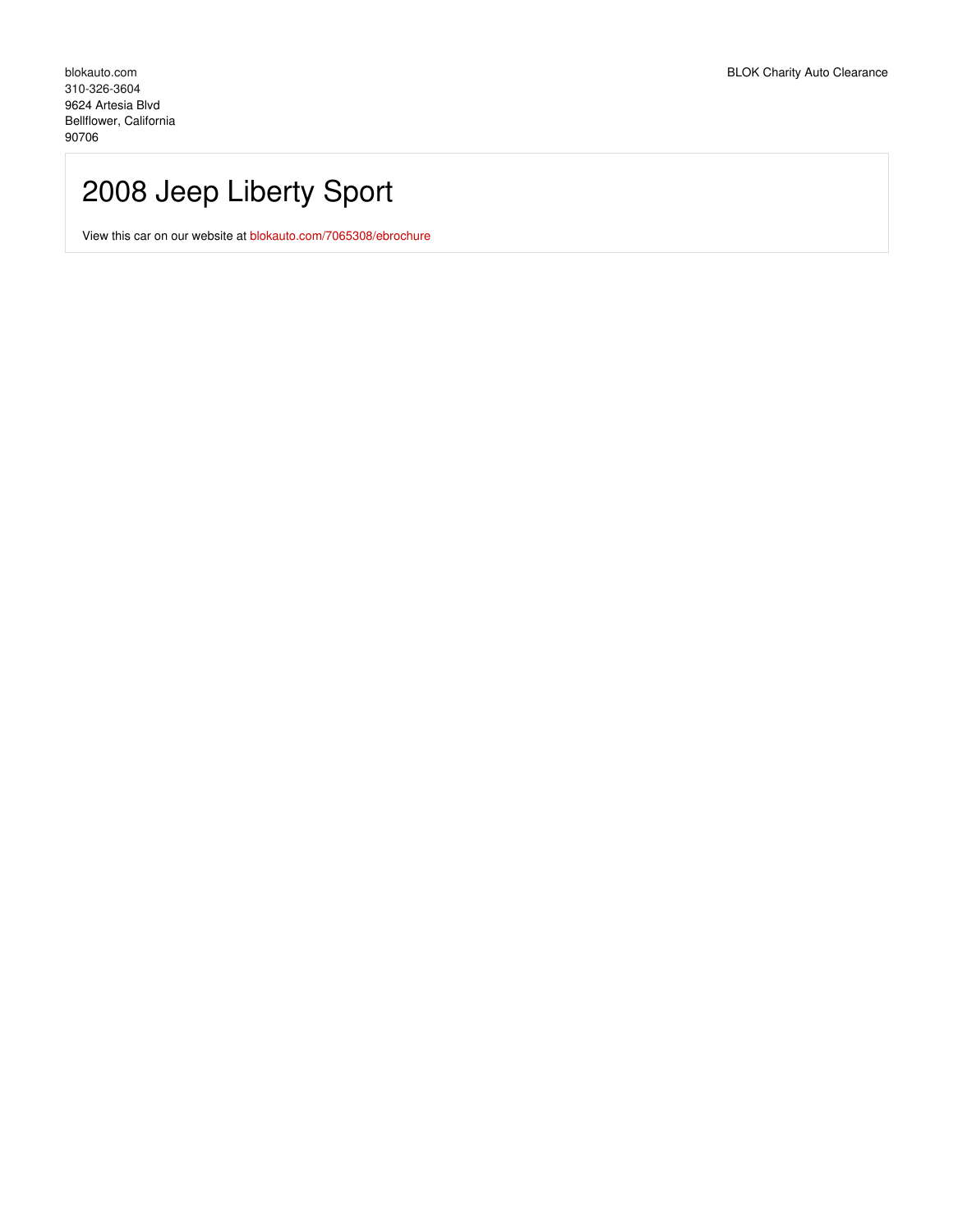

# Our Price **\$4,700**

## **Specifications:**

| Year:            | 2008                    |  |
|------------------|-------------------------|--|
| VIN:             | 1J8GP28K78W250235       |  |
| Make:            | Jeep                    |  |
| Stock:           | 76615                   |  |
| Model/Trim:      | <b>Liberty Sport</b>    |  |
| Condition:       | Pre-Owned               |  |
| Body:            | SUV                     |  |
| <b>Exterior:</b> | Red Rock Crystal Pearl  |  |
| Engine:          | 3.7L V6 ENGINE          |  |
| Interior:        | Pastel Slate Gray Cloth |  |
| Transmission:    | Auto                    |  |
| Mileage:         | 159,725                 |  |
| Drivetrain:      | <b>Rear Wheel Drive</b> |  |
| Economy:         | City 16 / Highway 22    |  |

**Please call or e-mail to check availability!!! All of our vehicles are available for purchase Monday through Sunday from 8:00am-5:00pm. Please note we do not offer any financing and/or payment plans of any kind. For more information, please call (310)-326-3604 and press 1 for the sales department. We are currently not having any auctions on Saturdays due to Covid 19.**

**WHEN CALLING THE SALES DEPARTMENT, PLEASE PROVIDE THE STOCK NUMBER FOR THE VEHICLE YOU ARE INTERESTED IN!!!**

**WE HAVE 300+ CARS AT OUR LOCATION!!! WE RECEIVE NEW CARS EVERY WEEK AND OUR WEBSITE IS UPDATED ON A DAILY BASIS!!!**

**VISIT [WWW.BLOKAUTO.COM](http://www.blockauto.com) TO SEE OUR FULL INVENTORY!!!**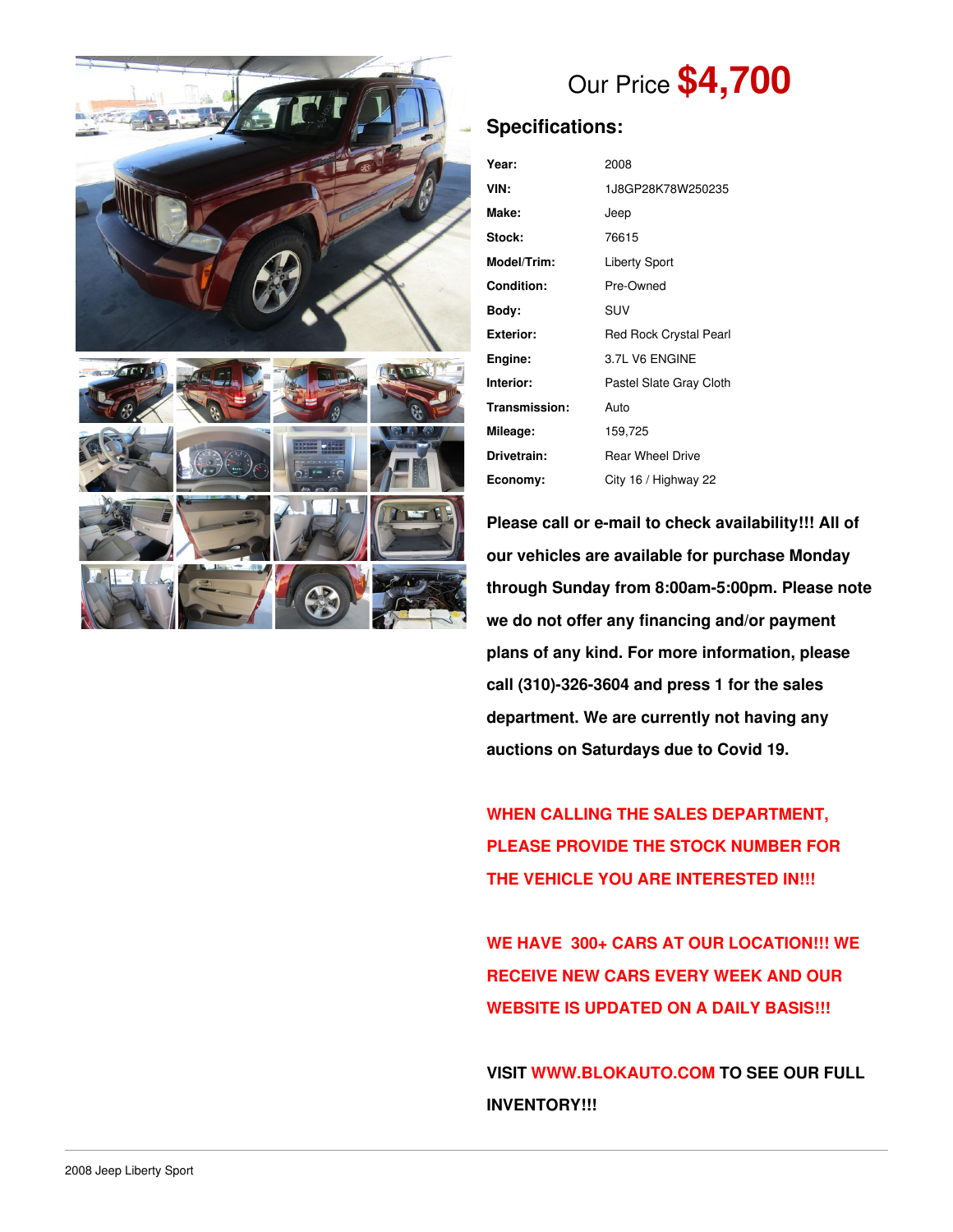BLOK Charity Auto Clearance - 310-326-3604 - View this car on our website at[blokauto.com/7065308/ebrochure](https://blokauto.com/vehicle/7065308/2008-jeep-liberty-sport-bellflower-california-90706/7065308/ebrochure)

| <b>Our Location:</b>                        |                                                         |                                                         |                                       |                                                       |
|---------------------------------------------|---------------------------------------------------------|---------------------------------------------------------|---------------------------------------|-------------------------------------------------------|
| nu u                                        | Arkansas St<br>Park St                                  | Moto United - Bellflower                                | Arkansas St<br>Park St<br>U           | Park St<br>Beach St                                   |
| <b>Artesia Fwy</b><br><b>Planet Fitness</b> | Beach St<br>Palm St<br><b>Deli by Caliva Dispensary</b> | <b>Golden Corral PI</b><br>fet & Grill                  | Greenwolf-Bellflower-Artesia Fwy<br>â | Palm St                                               |
| Virginia Ave                                | m<br><b>Bellflower DMV</b>                              | Bank of America <sub>S</sub><br><b>Financial Center</b> | Artesia Blvd<br>Ramona St             | Hacienda St<br>Monterey St:<br>Sizzler                |
|                                             | Ramona St                                               | <b>Grace Filipino</b><br>Christian<br><b>Church</b>     | Cedar St                              | Artesia Blv<br>Woodruff<br><b>Convalescent Center</b> |
| Diddy's Place Sports Bar                    |                                                         | Taco Bell                                               |                                       |                                                       |
| Google<br>カロキ                               | Rose St                                                 |                                                         | Thomas Jefferson<br>Flementary School | Map data @2022                                        |
|                                             |                                                         |                                                         |                                       |                                                       |

2008 Jeep Liberty Sport

BLOK Charity Auto Clearance - 310-326-3604 - View this car on our website at[blokauto.com/7065308/ebrochure](https://blokauto.com/vehicle/7065308/2008-jeep-liberty-sport-bellflower-california-90706/7065308/ebrochure)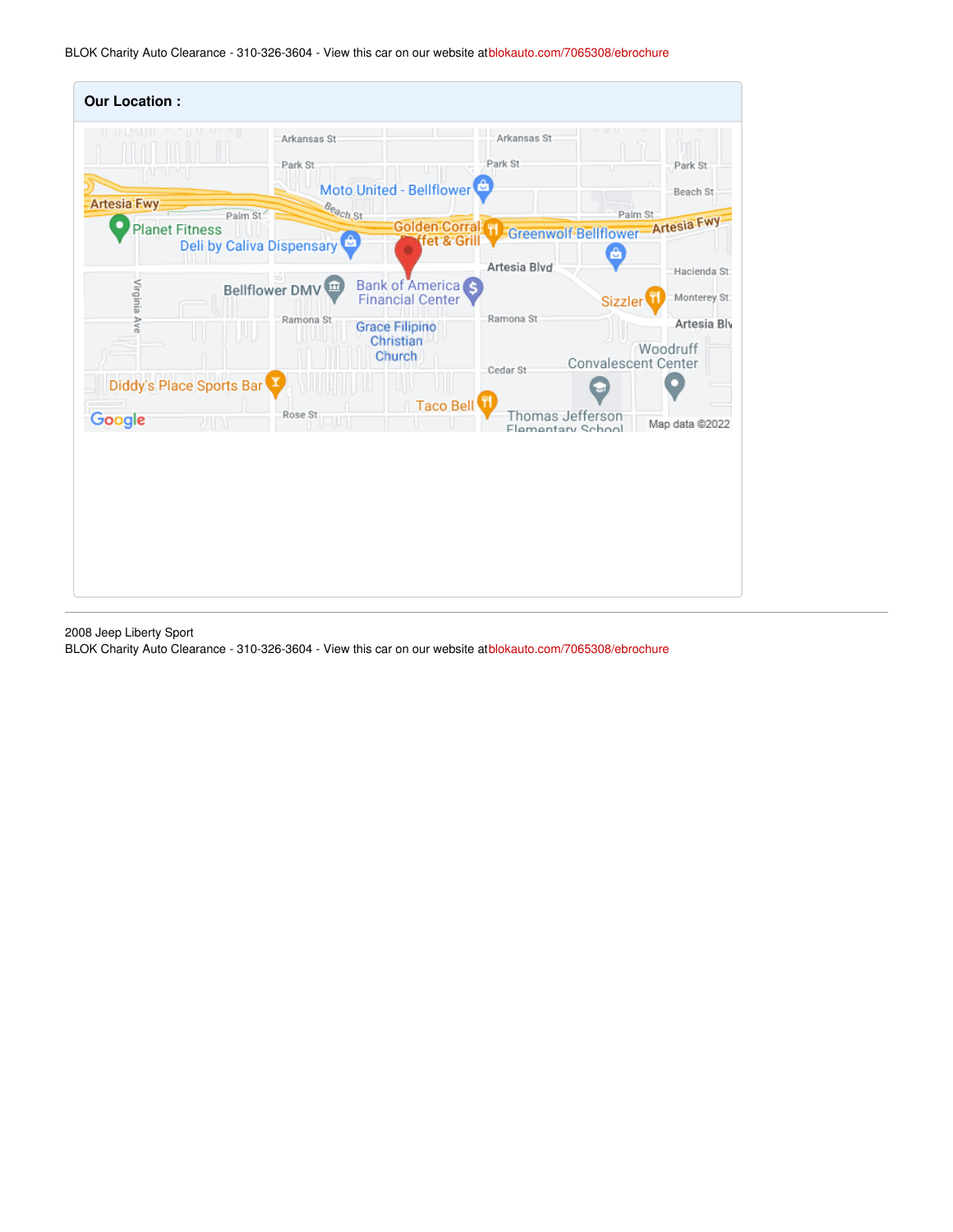## **Installed Options**

## **Interior**

- (6) speakers- 12-volt auxiliary pwr outlet- 60/40 split-folding rear seat
- AM/FM stereo w/CD player-inc: MP3 playback- Air conditioning
- Cargo compartment lamp- Carpeted floor covering- Cloth low-back front bucket seats
- Flipper liftgate glass- Full length floor console- Illuminated entry
- Illuminated visor vanity mirrors- Lamps-inc: courtesy, map/reading, rear dome
- Luxury front & rear floor mats- Pwr accessory delay
- Pwr windows w/driver 1-touch up/down & front passenger 1-touch down
- Rear window defroster- Remote keyless entry- Reversible/waterproof cargo storage
- Sentry Key theft-deterrent system- Sirius satellite radio w/1-year subscription
- Speed sensitive pwr locks- Tachometer- Tilt steering wheel
- Tire pressure monitoring system

### **Exterior**

- Black license plate brow- Black roof molding- Body color fascias- Body color grille
- Bodyside molded-in-color moldings- Fold away pwr mirrors- Front license plate bracket
- Halogen headlamps w/time off delay- Rear window wiper/washer
- Removable short-mast antenna- Tinted windshield glass
- Variable intermittent windshield wipers

### **Safety**

- (6) speakers- 12-volt auxiliary pwr outlet- 60/40 split-folding rear seat
- AM/FM stereo w/CD player-inc: MP3 playback- Air conditioning
- Cargo compartment lamp- Carpeted floor covering- Cloth low-back front bucket seats
- Flipper liftgate glass- Full length floor console- Illuminated entry
- Illuminated visor vanity mirrors- Lamps-inc: courtesy, map/reading, rear dome
- Luxury front & rear floor mats- Pwr accessory delay
- Pwr windows w/driver 1-touch up/down & front passenger 1-touch down
- Rear window defroster- Remote keyless entry- Reversible/waterproof cargo storage
- Sentry Key theft-deterrent system- Sirius satellite radio w/1-year subscription
- Speed sensitive pwr locks- Tachometer- Tilt steering wheel
- Tire pressure monitoring system

### **Mechanical**

- 16" x 7.0" aluminum wheels 160-amp alternator- 3.21 axle ratio- 3.7L DOHC V6 engine
- 6-speed manual transmission- 600-CCA maintenance free battery
- All speed traction control- Auxiliary transmission oil cooler- Compact spare tire
- Corporate 8.25 solid rear axle- Electronic stability program- Front & rear stabilizer bars
- Front upper & lower A-arm suspension- Hill start assist
- P225/75R16 all-season BSW tires- Pwr 4-wheel anti-lock disc brakes w/brake assist
- Pwr rack & pinion steering
- Rear live axle w/upper & lower trailing arm suspension w/track bar- Rear wheel drive

# **Option Packages**

**Factory Installed Packages**

- 3.7L V6 ENGINE